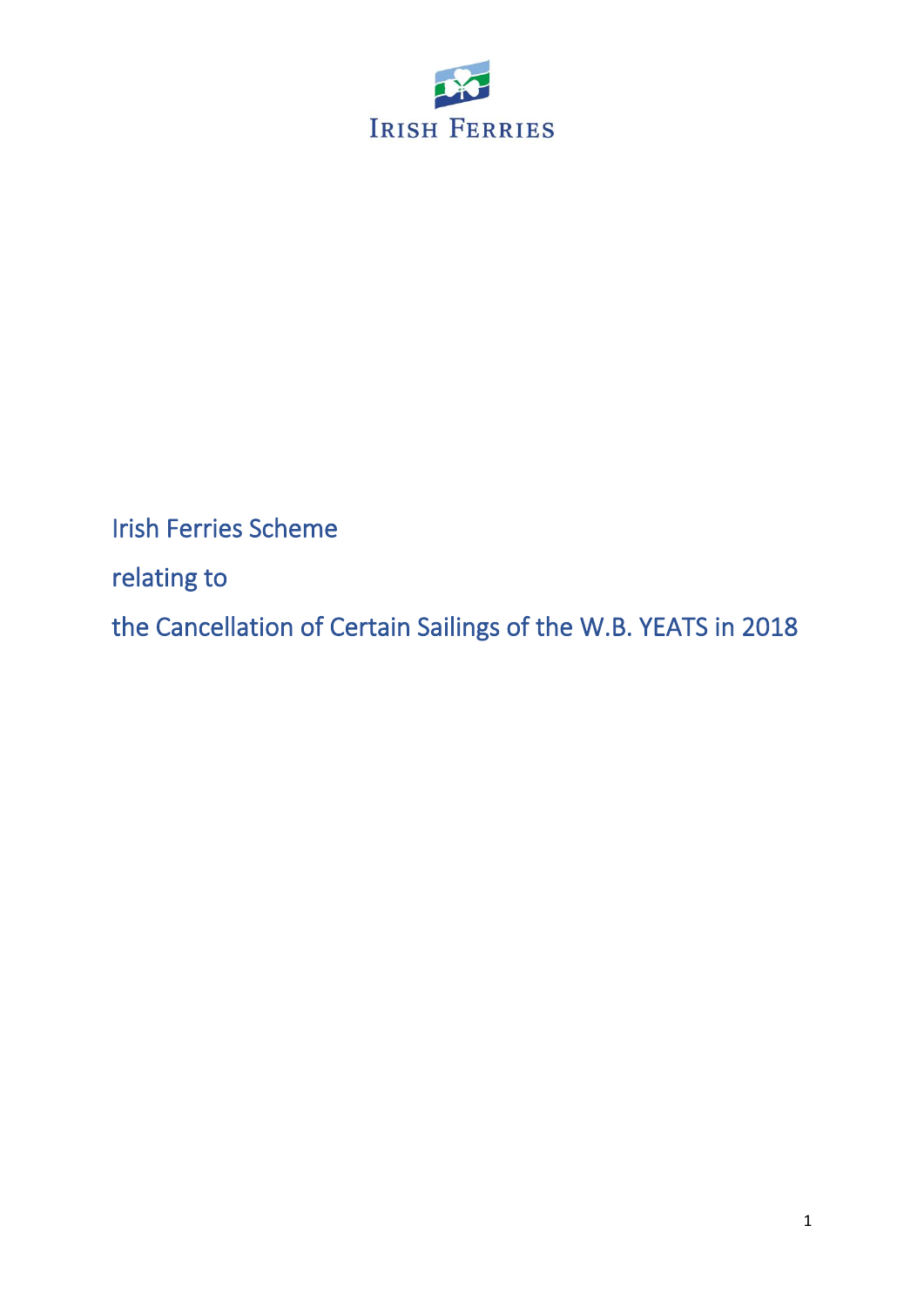

# Table of Contents

| Article 18: Re-routing and reimbursement in the event of a cancelled or delayed departure 6 |  |
|---------------------------------------------------------------------------------------------|--|
|                                                                                             |  |
|                                                                                             |  |
|                                                                                             |  |
|                                                                                             |  |
|                                                                                             |  |
|                                                                                             |  |
|                                                                                             |  |
|                                                                                             |  |
|                                                                                             |  |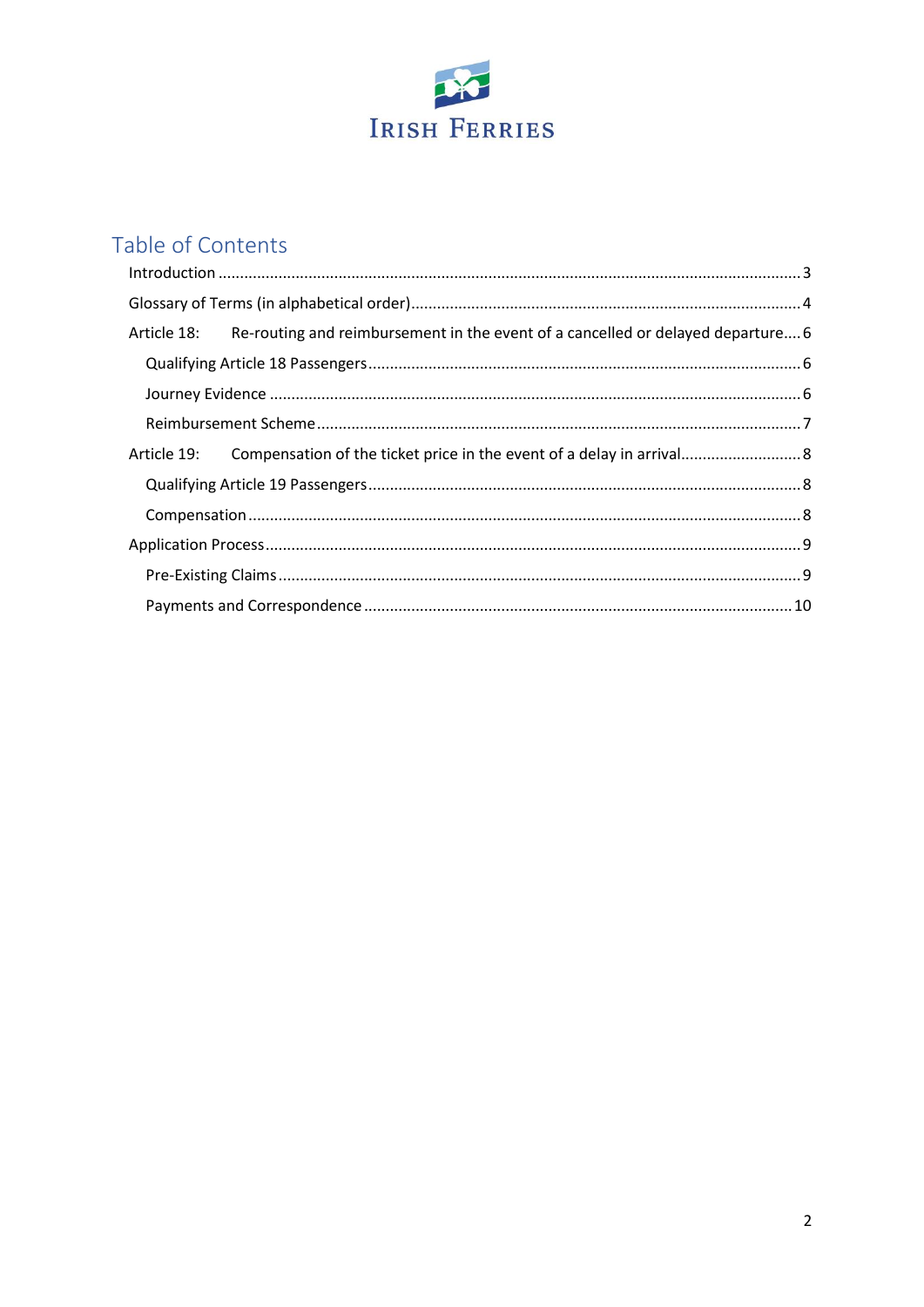

#### <span id="page-2-0"></span>Introduction

Irish Ferries has devised this scheme with the agreement of the National Transport Authority to provide compensation to qualifying passengers in accordance with Article 18 and Article 19 of Regulation 1177/2010 because of the cancellation of certain sailings on the W.B. YEATS in 2018. The sailings were cancelled because the vessel was delivered late to Irish Ferries by the shipyard building the vessel.

If a passenger makes a claim or is compensated under this scheme, then the passenger is warranting and confirming to Irish Ferries that: the claim is made in good faith and is accurate and truthful in all respects; all claims must be supported by the necessary written evidence substantiating that particular claim; and no claim may be made which would result in overcompensation or multiple claims being made on the same basis or trip. A single claim is to be made in respect of each booking (i.e., one passenger named on the booking makes a claim on behalf of all the persons named on the booking). If multiple claims are made in respect of the same booking then the claim made by the passenger earliest named on the booking is deemed to be the only valid claim under the scheme provided that such a claim covers all passengers in that booking.

> **IRISH FERRIES 27 JANUARY 2022**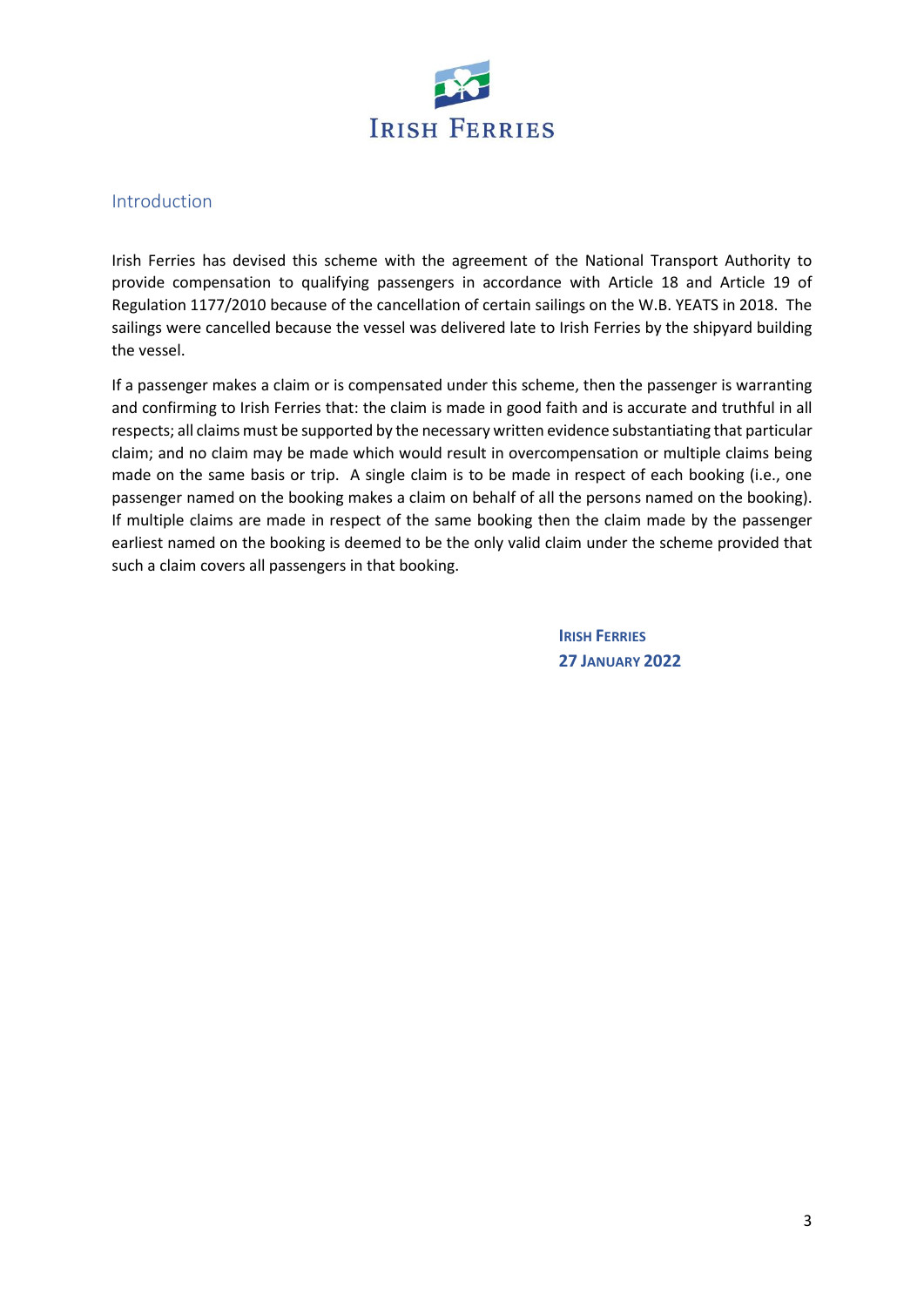

## <span id="page-3-0"></span>Glossary of Terms (in alphabetical order)

| Closing Date of the Scheme      | The date on which the Scheme closes for additional<br>applications for payment under the Scheme (i.e., 31 May<br>2022 at 23:59 Dublin time).                                                                                                                                                                                                                                                                                                                                                                                                                                                             |  |  |
|---------------------------------|----------------------------------------------------------------------------------------------------------------------------------------------------------------------------------------------------------------------------------------------------------------------------------------------------------------------------------------------------------------------------------------------------------------------------------------------------------------------------------------------------------------------------------------------------------------------------------------------------------|--|--|
| Duration of the Scheme          | The Scheme will be open for applications for payment from<br>01 March 2022 (i.e., the "Opening Date of the Scheme") and<br>remain open until 31 May 2022 at 23:59 Dublin time (i.e.,<br>"Closing Date of the Scheme").                                                                                                                                                                                                                                                                                                                                                                                   |  |  |
| <b>Final Destination</b>        | The place set out in the transport contract, that is to say, the<br>port of disembarkation indicated in that transport contract.                                                                                                                                                                                                                                                                                                                                                                                                                                                                         |  |  |
| Opening Date of the Scheme      | The date on which the Scheme opens for additional<br>applications for payment under the Scheme (i.e., 01 March<br>2022).                                                                                                                                                                                                                                                                                                                                                                                                                                                                                 |  |  |
| Payment Window                  | Payments will be made by Irish Ferries and will be made to<br>the lead passenger named in the Transport Contract: (a)<br>within 2 months of the Opening Date of the Scheme; or (b)<br>within 2 months of the passenger providing all the required<br>journey evidence; or (c) within 2 months of the passenger<br>agreeing the payment method and providing all the required<br>information for receiving such payments (whichever of (a),<br>(b) or (c) is the latest). Any other scenario, which has not<br>been contemplated by (a), (b) or (c) will be dealt with in good<br>faith by Irish Ferries. |  |  |
| Qualifying Article 18 Passenger | An individual who had a Transport Contract to sail as a<br>passenger on the W.B. YEATS on a Relevant Sailing and is<br>entitled to reimbursement under Article 18 of Regulation<br>1177/2010.                                                                                                                                                                                                                                                                                                                                                                                                            |  |  |
| Qualifying Article 19 Passenger | An individual who had a Transport Contract to sail as a<br>passenger on the W.B. YEATS on a Relevant Sailing and is<br>entitled to compensation under Article 19 of Regulation<br>1177/2010.                                                                                                                                                                                                                                                                                                                                                                                                             |  |  |
| <b>Regulation 1177/2010</b>     | Regulation (EU) No 1177/2010 of the European Parliament<br>and of the Council of 24 November 2010 concerning the<br>rights of passengers when travelling by sea and inland<br>waterway and amending Regulation (EC) No 2006/2004.                                                                                                                                                                                                                                                                                                                                                                        |  |  |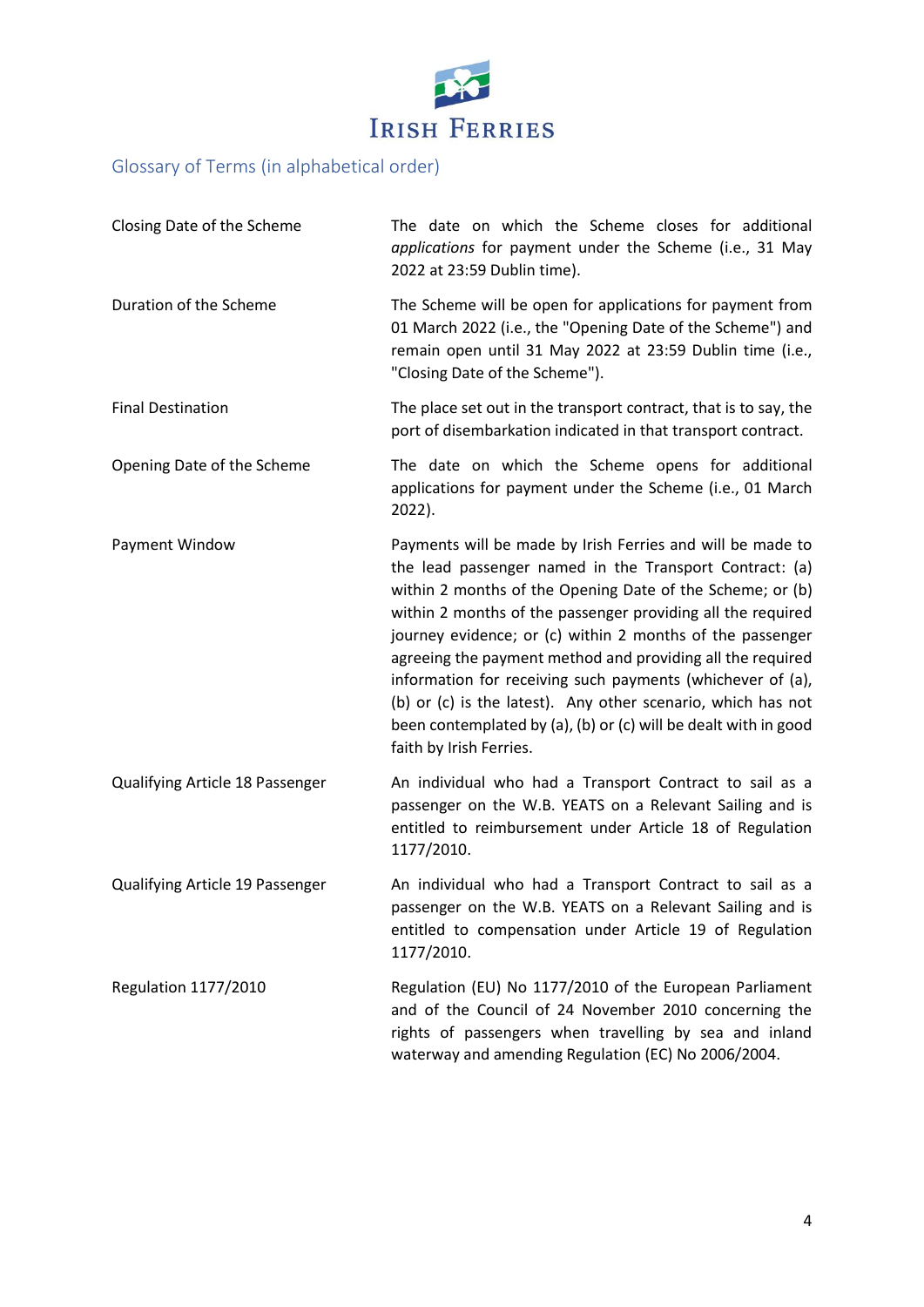

Relevant Sailing **A** cancellation of one or more of the following sailings on the W.B. YEATS in 2018:

| Booked Leg | Originating | Outbound Leg     | <b>Return Leg</b> |
|------------|-------------|------------------|-------------------|
|            |             | <b>Cancelled</b> | <b>Cancelled</b>  |
| Single     | Ireland     | Yes              | N/A               |
| Return     | Ireland     | Yes              | Yes               |
| Return     | Ireland     | Yes              | No                |
| Return     | France      | No               | Yes               |

| Scheme                    | This scheme document and the scheme operated in<br>accordance with this document. The Scheme applies only to<br>passengers making a claim under Article 18 and/or Article 19<br>of Regulation 1177/2010 and under this Scheme.<br>The<br>Scheme does not apply to any other claim. |
|---------------------------|------------------------------------------------------------------------------------------------------------------------------------------------------------------------------------------------------------------------------------------------------------------------------------|
| Kilometre Rate            | 11c per kilometre (based on the range of Automobile<br>Association ("AA") rates for 2018 for petrol cars - the rate will<br>apply to all types of car, including diesel cars even though the<br>kilometre rate for diesel cars would be lower).                                    |
| Scope of the Scheme       | The Scheme applies to Qualifying Article 18 Passengers<br>and/or Qualifying Article 19 Passengers booked on one or<br>more Relevant Sailings in 2018 on the vessel W.B. YEATS.                                                                                                     |
| <b>Ticket Price</b>       | The price actually paid includes the costs relating to the<br>additional optional services chosen by the passenger, such as<br>the booking of a cabin or a kennel, or access to premium<br>lounges.                                                                                |
| <b>Transport Contract</b> | The contract of carriage between Irish Ferries and a<br>passenger for the provision of one or more passenger<br>services or cruises.                                                                                                                                               |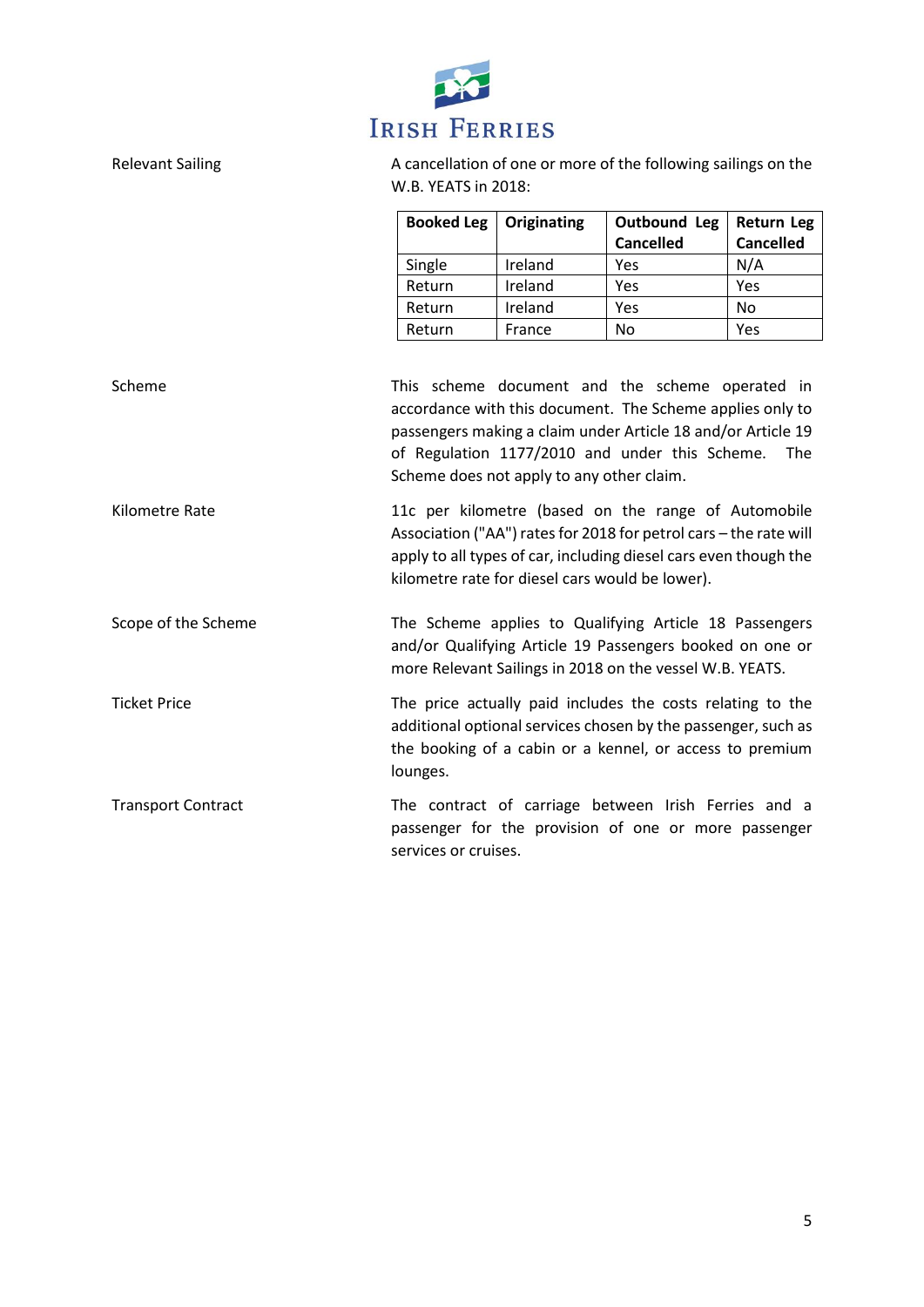

### <span id="page-5-0"></span>Article 18: Re-routing and reimbursement in the event of a cancelled or delayed departure

#### <span id="page-5-1"></span>Qualifying Article 18 Passengers

For the purposes of Article 18 of Regulation 1177/2010, the Scheme applies to those passengers who:

- 1. did not receive reimbursement of the Ticket Price paid and were re-routed due to their booked leg or legs (as the case may be) being cancelled on a Relevant Sailing; and
- 2. have submitted before the Opening Date of the Scheme or during the Duration of the Scheme a valid claim, supported by written evidence, demonstrating that, **solely as a result of the rerouting**, they **reasonably and necessarily incurred** net **additional** motoring costs (i.e., fuel & tolls), net additional transport/travel costs (in the case of foot passengers) and/or other additional direct costs strictly conditional on such direct costs satisfying the criteria of being wholly, exclusively and necessarily incurred as a result of the re-routing.

#### <span id="page-5-2"></span>Journey Evidence

It is for the Qualifying Article 18 Passenger to demonstrate, by way of written evidence which validates and substantiates the claim, the existence of the net *additional* motoring costs which were reasonable for the passenger to incur as a result of re-routing.

This may be demonstrated by providing evidence of where the passenger started and/or ended the journey(s). For example, in the case of a journey to, or from, a passenger's home country, the address on the booking is deemed to be the home address from where the journey commenced and/or where the journey ended. In effect, the net additional kilometre cost is calculated by the difference in kilometres in driving to or from Rosslare instead of Dublin, or Roscoff instead of Cherbourg*.*The claimant may provide any other evidence in respect of the journey. It is important to note that no more than the net *additional* motoring costs, net *additional* transport/travel costs (in the case of foot passengers) or other *additional* direct costs wholly, exclusively and necessarily incurred solely as a result of the re-routing will be considered for reimbursement.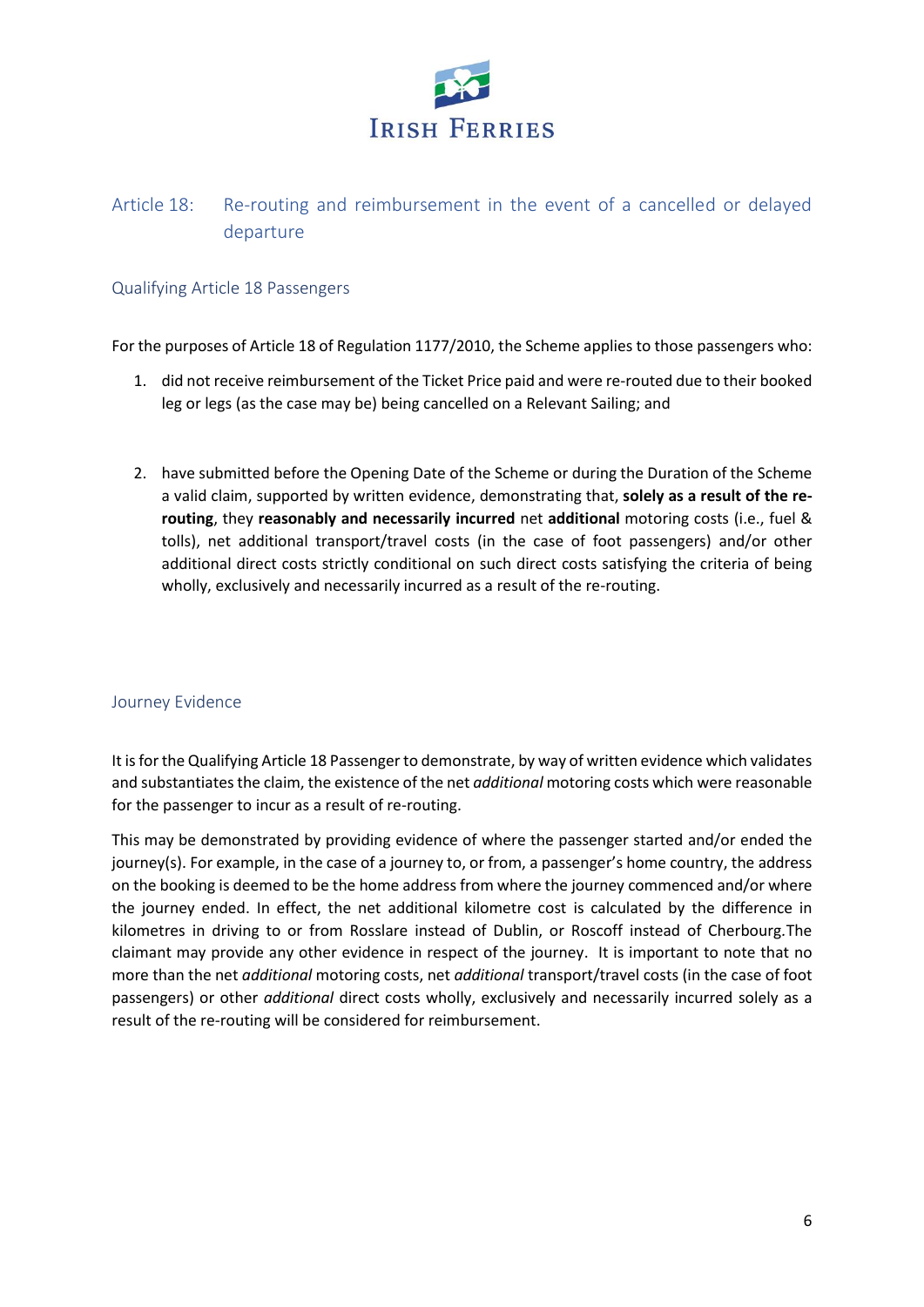

#### <span id="page-6-0"></span>Reimbursement Scheme

Qualifying Article 18 Passengers will be paid:

- $\triangleright$  In the case of a passenger who was driving, the net additional cost of the difference in costs paid in driving to or from Rosslare instead of Dublin, or Roscoff instead of Cherbourg, at cost. 1 These will include:
	- o Road tolls; and
	- $\circ$  The net additional cost of the net difference in kilometres for driving from the place where the journey commenced for the *additional* element of the journey (e.g., the net additional cost of the difference in kilometres in driving to or from Rosslare instead of Dublin, or Roscoff instead of Cherbourg). The net additional cost shall be the product of the net difference in kilometres and the Kilometre Rate.<sup>2</sup>

The original intended journey is deducted from the length of the actual journey undertaken. So for example, compensation would be paid for the net journey (e.g., if a passenger's booking address was Drogheda in Ireland then it is calculated as "(the distance from Drogheda to Rosslare) minus (the distance from Drogheda to Dublin)"). If the additional journey is shorter than the original journey then no compensation is paid (e.g., a passenger living nearer to Rosslare or Roscoff than to Dublin or Cherbourg (respectively) would have incurred less expenditure than if the booked sailings on the WB YEATS had occurred so no compensation is payable as the passenger would have made a saving.

- $\triangleright$  In the case of a foot passenger, the net additional cost of the difference in transport/travel costs in travelling to or from Rosslare instead of Dublin, or Roscoff instead of Cherbourg.
- $\triangleright$  In the case of any passenger, other additional direct costs satisfying the criteria of being wholly, exclusively and necessarily incurred solely as a result of the re-routing.

<sup>&</sup>lt;sup>1</sup> Calculated based on journey evidence supplied by the passenger and verified by www.viamichelin.ie and www.viamichelin.fr.

 $<sup>2</sup>$  Calculated based on valid journey evidence supplied by the passenger and in line with AA Cost of Motoring</sup> 2018, Operating Cost per Kilometre, Band C. Se[e www.theaa.ie/aa/motoring-advice/cost-of-motoring.aspx](http://www.theaa.ie/aa/motoring-advice/cost-of-motoring.aspx) The AA data set is used as a proxy for the cost of motoring for Ireland, the UK and France. It is being paid on the basis of all cars being petrol-driven even though the majority of cars at the time would have been diesel-driven.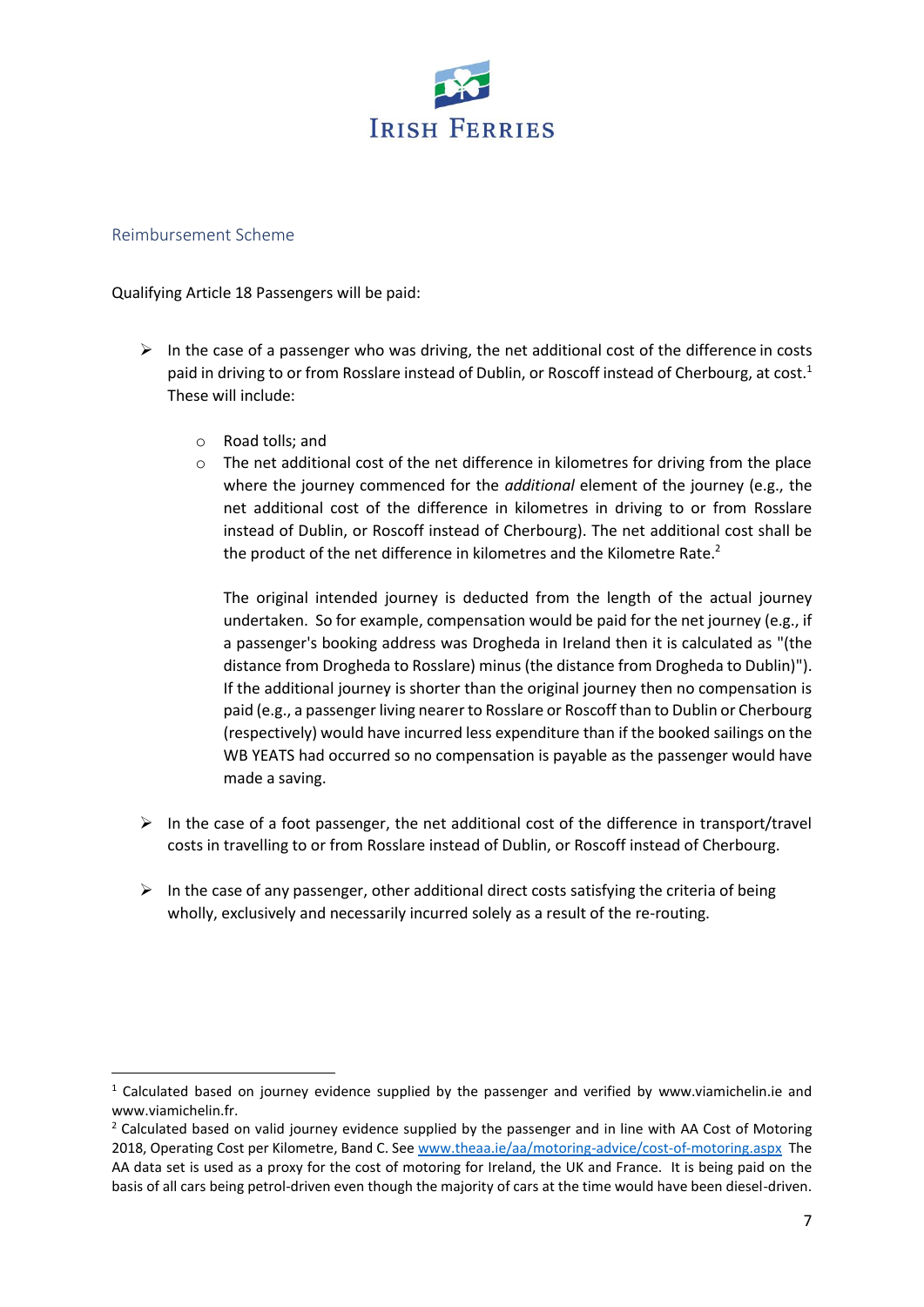

#### <span id="page-7-0"></span>Article 19: Compensation of the ticket price in the event of a delay in arrival

#### <span id="page-7-1"></span>Qualifying Article 19 Passengers

The below compensation scheme will be applied to those passengers who:

- 1. did not receive reimbursement of the Ticket Price paid; and,
- 2. have submitted, either before the Opening Date of the Scheme or during the Duration of the Scheme, a claim for compensation for delayed arrival; and,
- 3. arrived at the originally scheduled Final Destination with a delay that exceeds the thresholds laid down in Article 19.1 of Regulation 1177/2010, or who never arrived at the originally scheduled Final Destination but who arrived in the country of the Final Destination with a delay that exceeds the thresholds laid down in Article 19.1 of Regulation 1177/2010; and,
- 4. were delayed due to their booked leg or legs being cancelled on a Relevant Sailing.

#### <span id="page-7-2"></span>Compensation

Qualifying Article 19 Passengers will be paid:

- $\triangleright$  For a delay of 3 hours in the case of a scheduled journey of more than 8 hours, but not exceeding 24 hours: 25% of the Ticket Price paid; or
- ➢ For a delay of 6 hours in the case of a scheduled journey of more than 8 hours, but not exceeding 24 hours: 50% of the Ticket Price paid.

Where the transport is for a return journey, compensation for delay in arrival on either the outward or the return leg will be calculated in relation to half of the Ticket Price paid for the transport by that passenger service.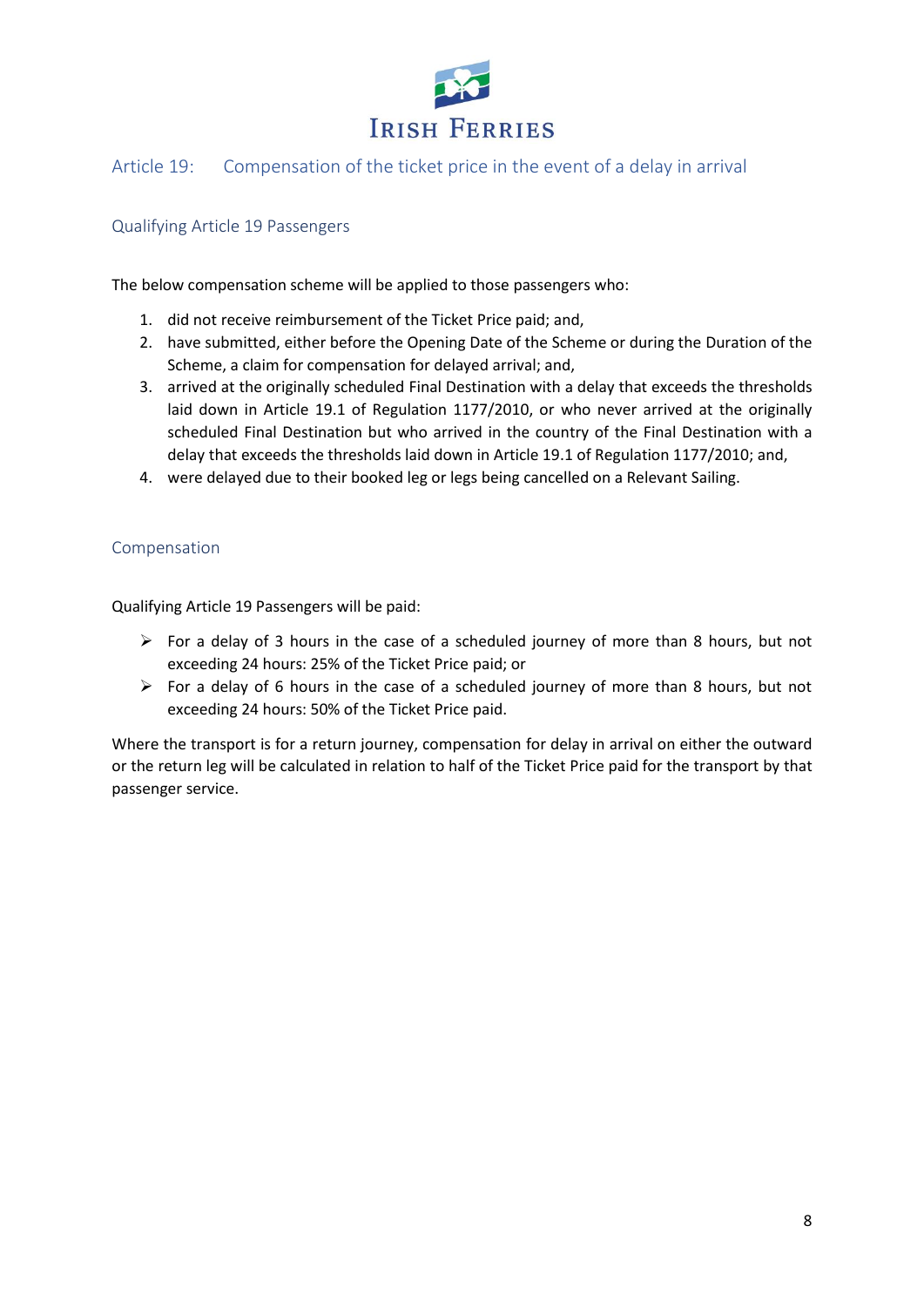

#### <span id="page-8-0"></span>Application Process

To simplify the operation of the Scheme, the following process will apply:

- Any passenger who made a claim *before* the Opening Date of the Scheme: There is no need for such a passenger to make a fresh claim or to communicate with Irish Ferries. Irish Ferries will write to such passenger, at the email address previously provided by the passenger or, if no email address was provided, by post to the address provided on the booking, within two months of the Opening Date of the Scheme and advise the passenger of their entitlement or otherwise of a payment (and if entitled, the amount of such a payment) or whether they need to supply additional evidence to validate and substantiate the claim.
- Any passenger who has not made a claim before the Opening Date of the Scheme: such passenger should make a claim to the following email address: [WBYeats2018@irishferries.com](mailto:WBYeats2018@irishferries.com) and will then receive a link to a simple web-based form to provide their journey evidence, account details for payment and any other details required. Irish Ferries will respond within 2 months indicating whether a payment is to be made or not and whether further evidence (and, if so, what type) is needed.
- If any passenger supplies outstanding information after the Closing Date of the Scheme, Irish Ferries will still honour the payment after all the outstanding information has been supplied notwithstanding that the Scheme has closed but such a passenger is encouraged to supply the outstanding information as soon as possible.
- A single claim is to be made in respect of each booking (i.e., one passenger named on the booking makes a claim on behalf of all the persons named on the booking).

All correspondence from passengers should be sent to Irish Ferries only and at [WBYeats2018@irishferries.com.](mailto:WBYeats2018@irishferries.com) All such correspondence will be responded to by email only. In the event that passengers are unable to submit correspondence electronically, correspondence will be facilitated by post.

#### <span id="page-8-1"></span>Pre-Existing Claims

Any claim made prior to the Opening Date of the Scheme will be deemed to have been an application for payment/claim for the purposes of the Scheme and to have been received by Irish Ferries on the Opening Date of the Scheme.